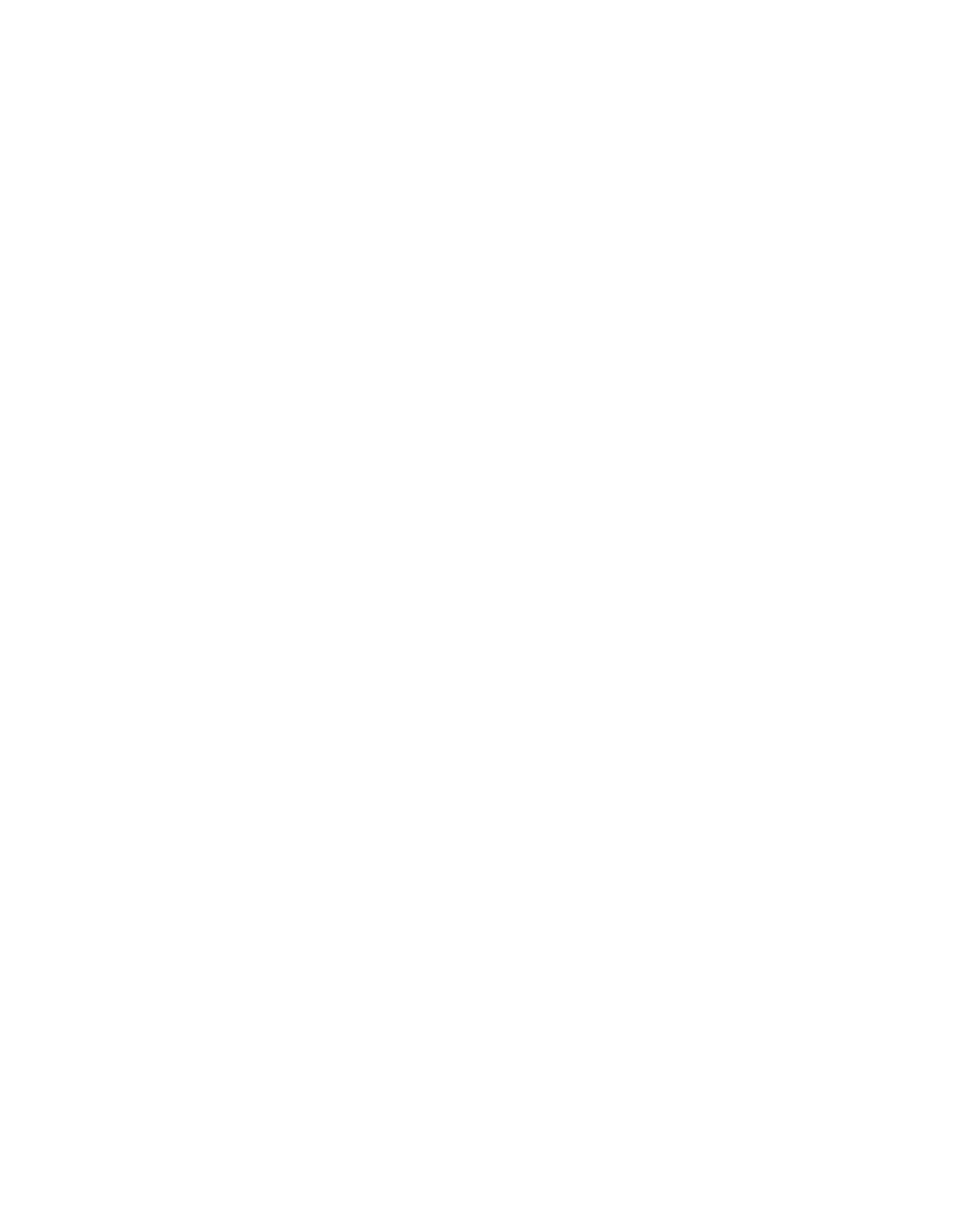## **International Monetary and Financial Committee, April 8, 2021**

## **Statement by Mr. Ueli Maurer, Minister of Finance of Switzerland on behalf of Azerbaijan, Kazakhstan, Kyrgyz Republic, Poland, Serbia, Switzerland, Tajikistan, Turkmenistan, and Uzbekistan**

The Fund's leadership and advice in the core areas of its mandate continue to play an essential role in navigating these challenging times. Effective international cooperation as well as decisive steps on the part of members will be key for tackling divergence and moving swiftly to a sustainable path for global growth.

As vaccines are rolled out and the economic outlook improves, exceptional measures will have to be rolled back in a timely and gradual manner to make way for more sustainable policies that support growth in the medium- to long-term.

## *Global setting and policy priorities*

The global economic outlook has improved recently, with progress in vaccinations and the announcement of significant additional fiscal support in several major economies. While the recovery should gain momentum during 2021, its speed is still highly uncertain. Risks abound, reflecting foremost the need to deal with new virus strains, structural rigidities, as well as preexisting vulnerabilities, notably high public and corporate debt levels.

In this context, policy support needs close monitoring to make sure that it is effective and targeted to specific objectives and needs. Monetary policy should continue to play a supportive role, in line with central bank mandates. Fiscal measures should be time-bound, effective, and carefully directed at the households and sectors most impacted by the crisis. At the same time, credible strategies and fiscal frameworks are needed now to prepare for the unwinding of fiscal support without endangering the recovery.

Limiting economic scarring and securing a strong and sustainable recovery also requires, with no further delay, measuresto address underlying vulnerabilities. Structural reform policies that promote competition and innovation, while supporting transformation, are key. The distortive and unintended effects of prolonged policy support also need to be addressed with targeted measures to smooth the impact of the transition on the most vulnerable. We need policies that help people and businesses to adjust swiftly to changing environments, including through continuing education and vocational training.

The current situation provides an opportunity to embed sustainability considerations into the recovery, with policies that help shape a green, resilient, inclusive, and digital future. But first, we need to get the basics right: without good governance, strong public financial and investment management, and debt transparency, the impact of public investment in green projects and digital technologies risks to disappoint and it could further endanger fiscal and debt sustainability.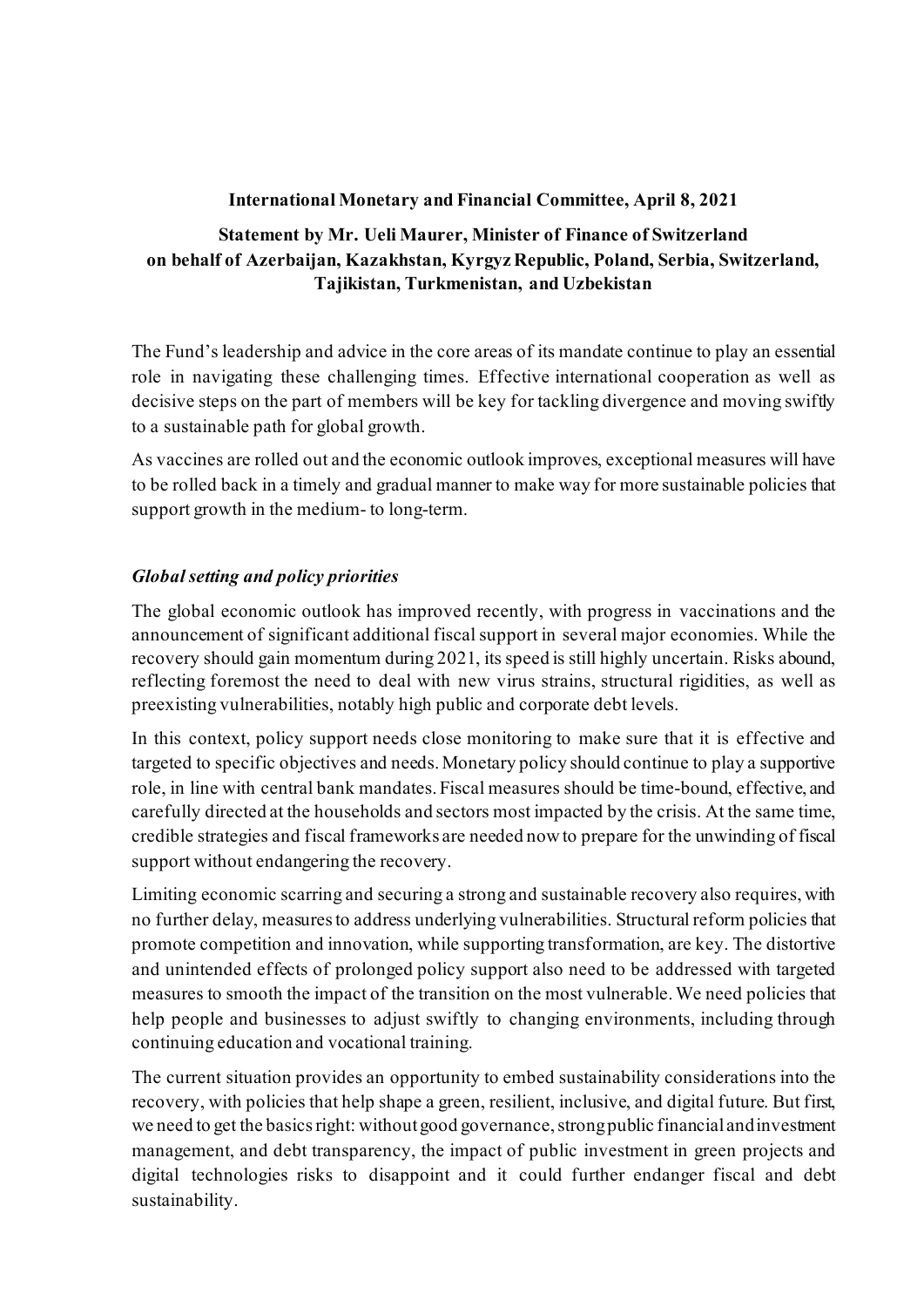#### *The Fund's crisis management*

The Fund has lived up to its role as a crisis manager during the pandemic. We would like to commend staff and management for their extraordinary efforts and dedication over the past year. We count on them to ensure that the Fund builds on its strengths, even as the world changes.

The Fund was pivotal in providing rapid crisis-related relief to its members, especially those with the greatest needs. Its emergency financing facilities were instrumental in providing important breathing space. The time has come for the Fund to transition to supportingmembers' recovery via effective surveillance and regular programs. Such arrangements providemore than just temporary financing. They help members to address underlying structural vulnerabilities and support their longer-term stabilization and recovery efforts. Following-up on the emergency financing commitments will help in the design of regular programs in providing clear indications for program prerequisites on governance and transparency.

The Independent Evaluation Office (IEO) has rightly prioritized an evaluation of the Fund's role during the pandemic, with a particular focus on the rules, process, and impact of the Fund's emergency lending. Its independent assessment should also allow conclusions on evenhandedness, transparency, and governance safeguards and will contribute importantly to the Fund's accountability towards the membership.

#### *SDR allocation*

We join the broad consensus in support of an SDR allocation. It will send an important signal about multilateral cooperation by supporting members in addressing liquidity needs. While an SDR allocation will supplement members' existing reserve assets, it should not substitute for needed policy adjustment and, when appropriate, Fund-supported programs that address underlying structural weaknesses in a more sustainable and targeted manner. Greater transparency on the use of the allocated SDRs needs to strike a balance between the unconditional nature of the SDR and an appropriate and productive use of SDRs, without undermining their status as reserve assets.

#### *Securing financial and debt sustainability for LICs*

Low-income countries (LICs) have been particularly affected by the pandemic and will continue to face headwinds especially from an uneven rollout of vaccines and longer-standing structural challenges. Their space for fiscal and monetary responses is often limited and the pandemic could reverse important achievements with respect to economic development and poverty reduction. The upcoming Review of Concessional Financing and Policies should look very carefully and holistically at, and affirm, the role of the Fund as an anchor for predictable and sustainable macroeconomic policies.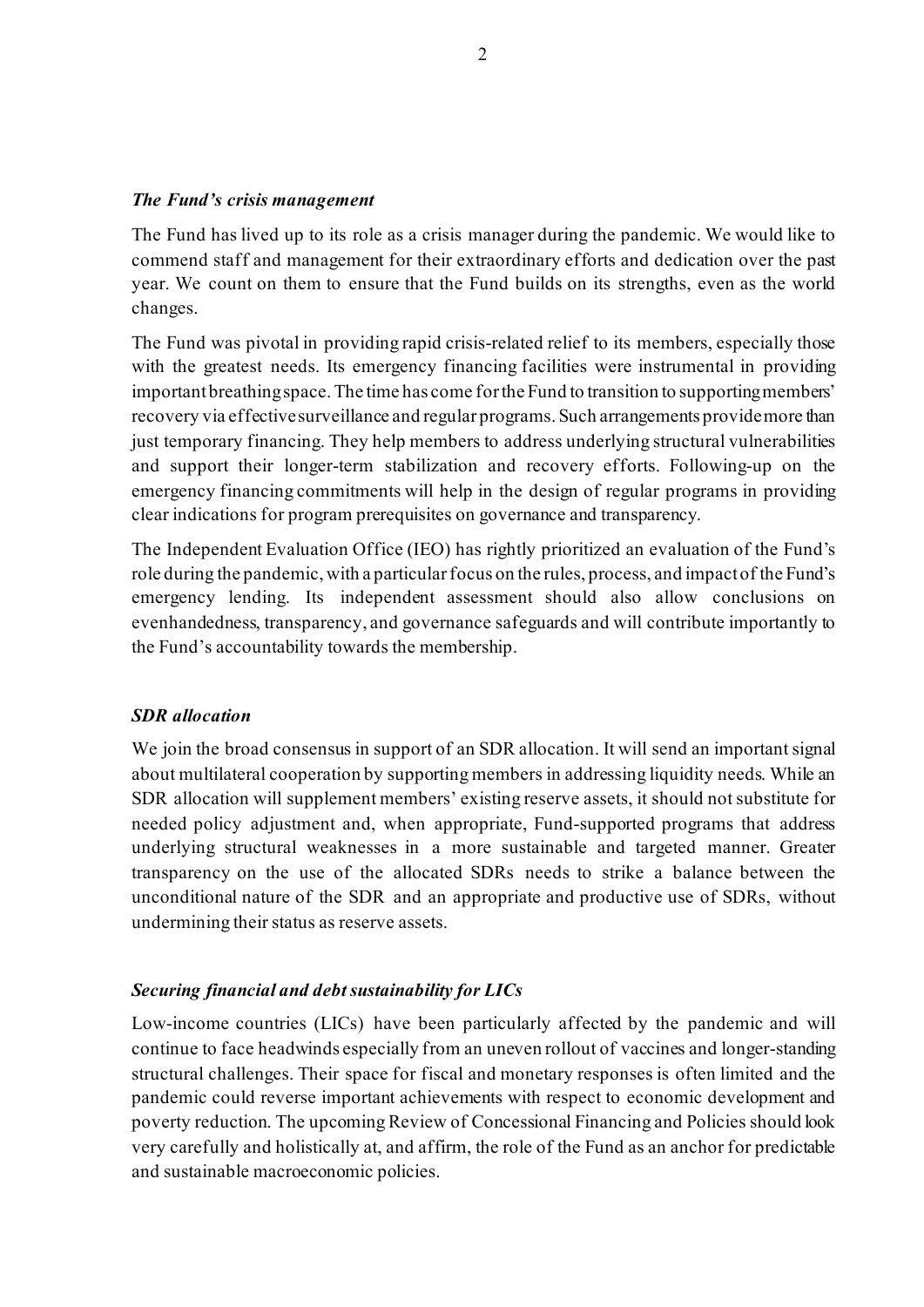We agree on the need for continued strong support to LICs. As part of the resource mobilization initiated a year ago, Switzerland provided a further loan in the amount of SDR 500 million to the Poverty Reduction and Growth Trust (PRGT), made CHF 25 million available to the Catastrophe Containment and Relief Trust (CCRT) and envisages to help ensure adequate subsidy funding for a sustainable PRGT.

A significant increase in concessional Fund lending beyond its catalytic role is, in our view, not the best way to support LICs. Rather, the Fund's key comparative advantage is its expertise in designing credible policy frameworks and providing policy advice. This, in turn, has helped catalyze highly concessional financing from development partners with the relevant expertise as well as flows from private sector participants that are ready to invest.

The pandemic has exacerbated pre-existing fiscal and debt vulnerabilities, which pose risks to strong and sustainable growth in many countries.We thus welcome the urgency and emphasis the Fund has put on debt-related work, notably in the context of the joint IMF-WB Multipronged Approach. Greater debt transparency is a precondition for addressing debt challenges decisively. We welcome the focus of the upcoming Review of Data Provision to the Fund for Surveillance Purposes on expanding the scope and granularity of debt and fiscal data that members are expected to provide. We also support the timely operationalization and implementation of the upgraded Sovereign Risk and Debt Sustainability Framework for Market Access Countries, as well as the Debt Limits Policy. A further extension of full debt service relief under the CCRT by six months, as originally envisaged, still requires significant additional donor pledges.

The Fund, together with the World Bank, plays a key role in the implementation of the G20- Paris Club Debt Service Suspension Initiative (DSSI) as well as in the implementation of the G20 Common Framework for Debt Treatments beyond the DSSI. We urge all members to help durably resolve debt issues, particularly by participating in the coordinated implementation of the Common Framework and by adheringto sustainable and transparent borrowing and lending practices. We look forward to further IMF-led work on enhancing the global framework for debt restructuring on a case by case basis, as well as the review of the Lending into Arrears policies. Moreover, policy advice and capacity building efforts remain essential, to support members in enhancing debt management and transparency, and improving domestic resource mobilization and investment efficiency.

## *Resuming and focusing the Fund's surveillance*

The resumption of bilateral surveillance is crucial, including to provide policy advice for a robust recovery. We welcome the continuation of important policy reviews that are at the core of the Fund's mandate, including the Comprehensive Surveillance Review and the Review of the Financial Sector Assessment Program(FSAP). Better integrating financial surveillance into Article IV consultations will allow for a more continuous monitoring of financial sector risks in between FSAPs. While integrating climate change considerations that are relevant for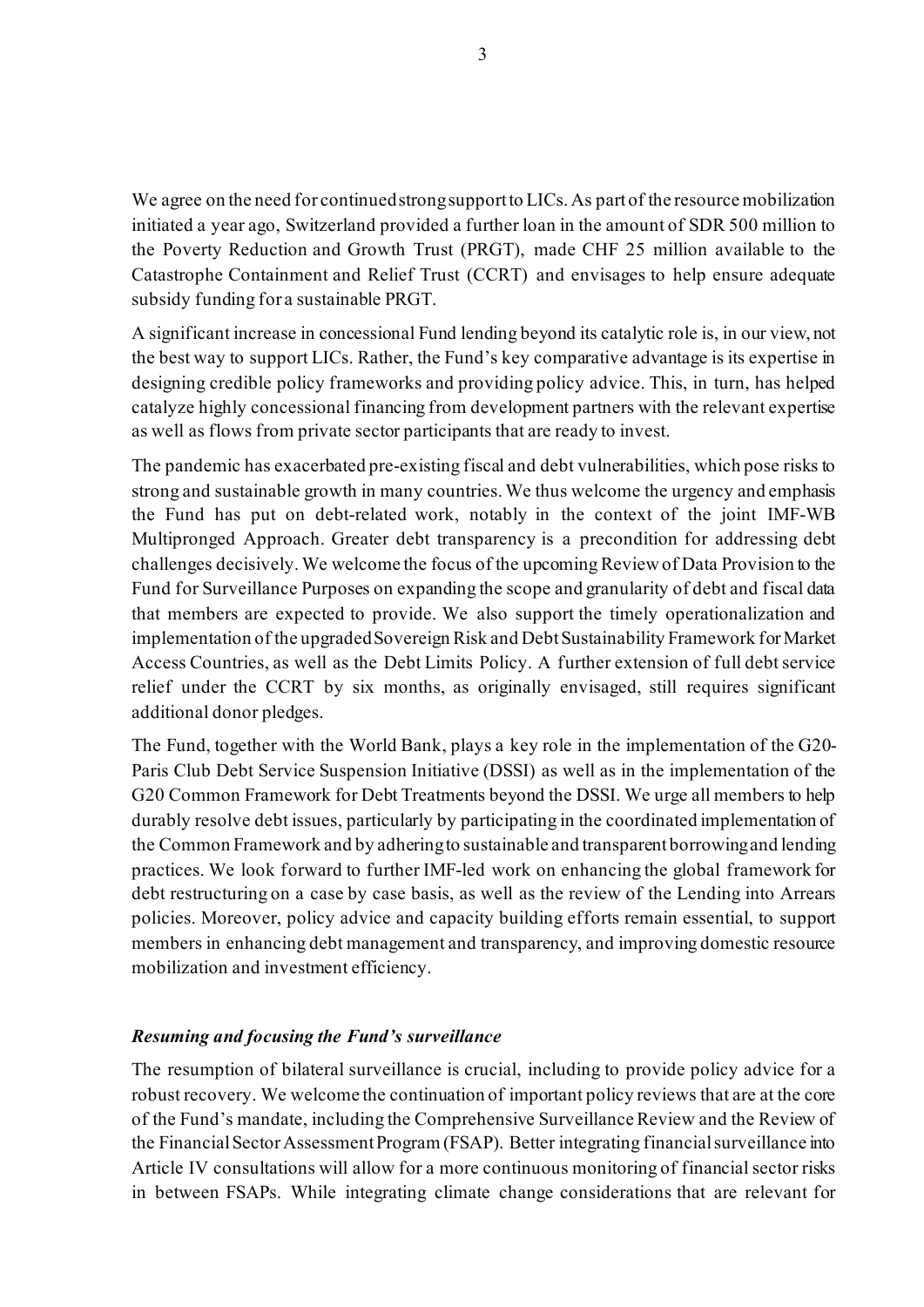macroeconomic policy into surveillance, the Fund should focus on its areas of expertise and comparative advantage. The Fund should also leverage the work of other institutions to the greatest possible extent.

Fund work on digitalization, such as the careful study of the macro-financial implications of fintech, central bank digital currencies, and other innovative financial sector entrants will provide key insights. Understanding the opportunities and risks associated with digitalization will help members put adequate policy frameworks in place, especially as international standards have yet to emerge in this area. Here too, the Fund must work closely with other institutions and fora who have relevant expertise.

We support the Fund's work to provide evenhanded and multilaterally consistent assessments of external positions. The upcoming Review of the External Balance Assessment methodology should bring refinements that take better account of members' specificities. In particular, the links between the current account, demographics, and pension systems deserve further consideration. The Fund's work on an Integrated Policy Framework has provided valuable insights and advice, also for open advanced economies facing persistently low inflation and policy interest rates near the effective lower bound. Looking ahead, this work will inform the Review of the Fund's Institutional View on the Liberalization and Management of Capital Flows.

## *IMF Regional Capacity Development Center for the Caucasus, Central Asia, and Mongolia*

We greatly welcome the prioritization of the Caucasus, Central Asia, and Mongolia region, where the IMF Regional Capacity Development Center, CCAMTAC, has recently started its operations. We look forward to the physical opening of the Center in the course of 2021. Tailored and well-sequenced capacity development provides much needed support and significantly enhances the traction of the Fund's surveillance and lending activities. The use of a greater range of capacity development delivery modalities – virtual, online, in-person, incountry, and regional – has proven effective and could be continued post-pandemic, in an effort to enhance cost-effectiveness.

#### *IMF resources and governance*

We reaffirm our commitment to a strong, quota-based, and adequately resourced IMF to preserve its role at the center of the global financial safety net and look forward to the 16th General Review of Quotas. We strongly support progress on quota realignments for the currently most underrepresented members while protecting the position of the Fund's poorest ones. Considerations on the size of the Fund should be based on realistic assumptions and balanced arguments. Approaching the Board discussions on resources and governance reform as a package will help build a broad consensus.